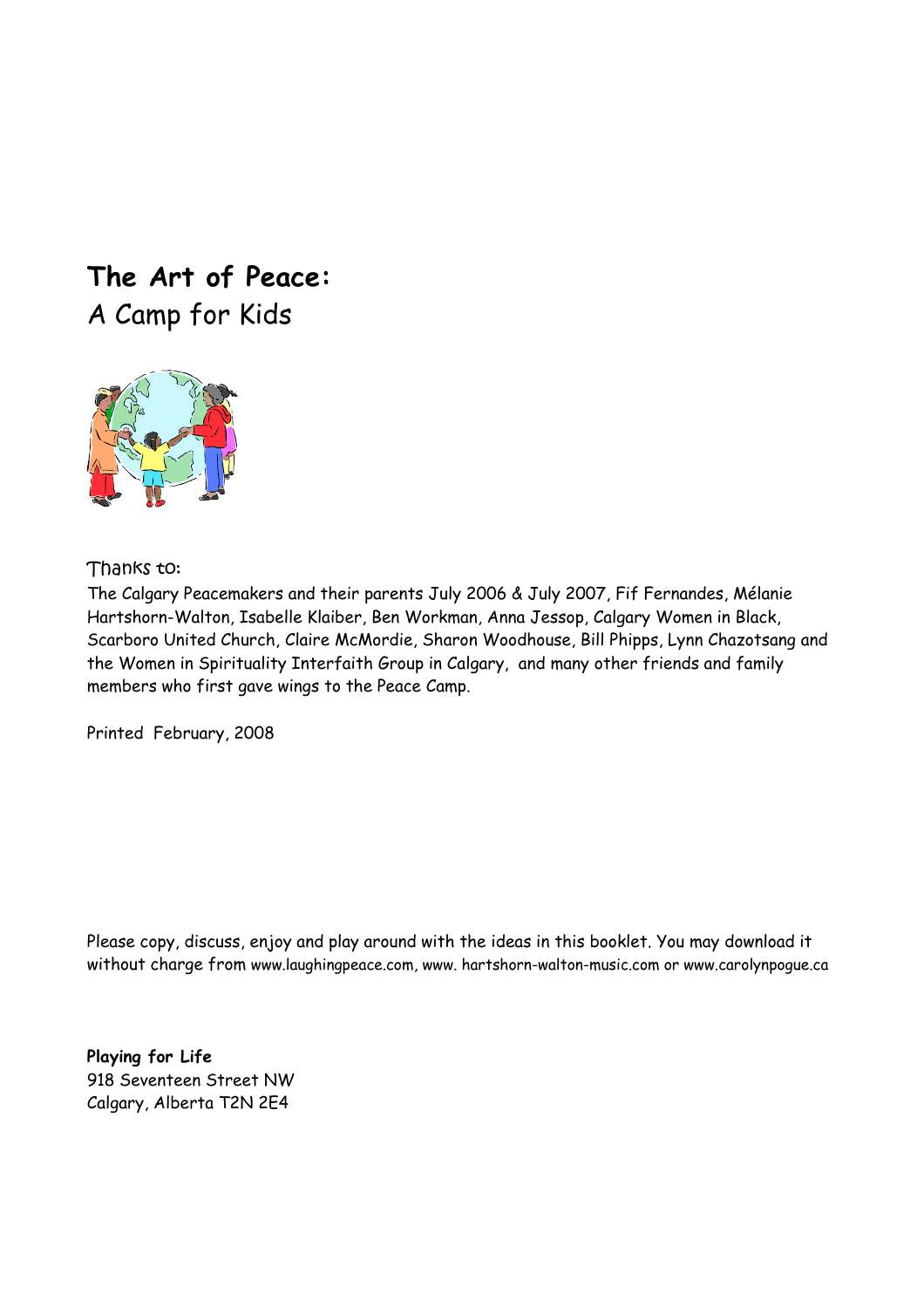# The Art of Peace: a Camp for Kids **A Handbook to Help You Wage Peace in Your Community**

## **Table of Contents**

## Page

- 1 Welcome
- 4 Peace Camp Possibilities
- 5 Peace Camp Possibilities/The Art of Music
- 6 The Art of Drama, The Art of Writing, The Art of Snacking
- 7 The Art of Visual Art and Crafts, Puppet Instructions
- 8Notes on the Themes
- **11 Say Thanks for Helping to Wage Peace/Lists of Handouts,Films,DVDs**
- 12 Consider a Peace Party/PD Day = Peace Day!
- 13 Resources for Younger and Older Peacemakers
- 14 Legal Considerations
- 15 Peace Camp Song by Mélanie Hartshorn-Walton

## **Themes**

- Day 1 What is peace, exactly? What do you mean?
- Day 2 Peace in Me How do you do it?
- Day 3 Peace in Families, Schools, Communities ~ Bully No More
- Day  $4$  Peace with Nature  $\sim$  More than Earth Day
- Day 5 Peace in our World ~ Kids are Onto It!

"They didn't know it was impossible, so they did it." ~ Mark Twain



 "Better to light a candle, than to curse the darkness." ~ Chinese proverb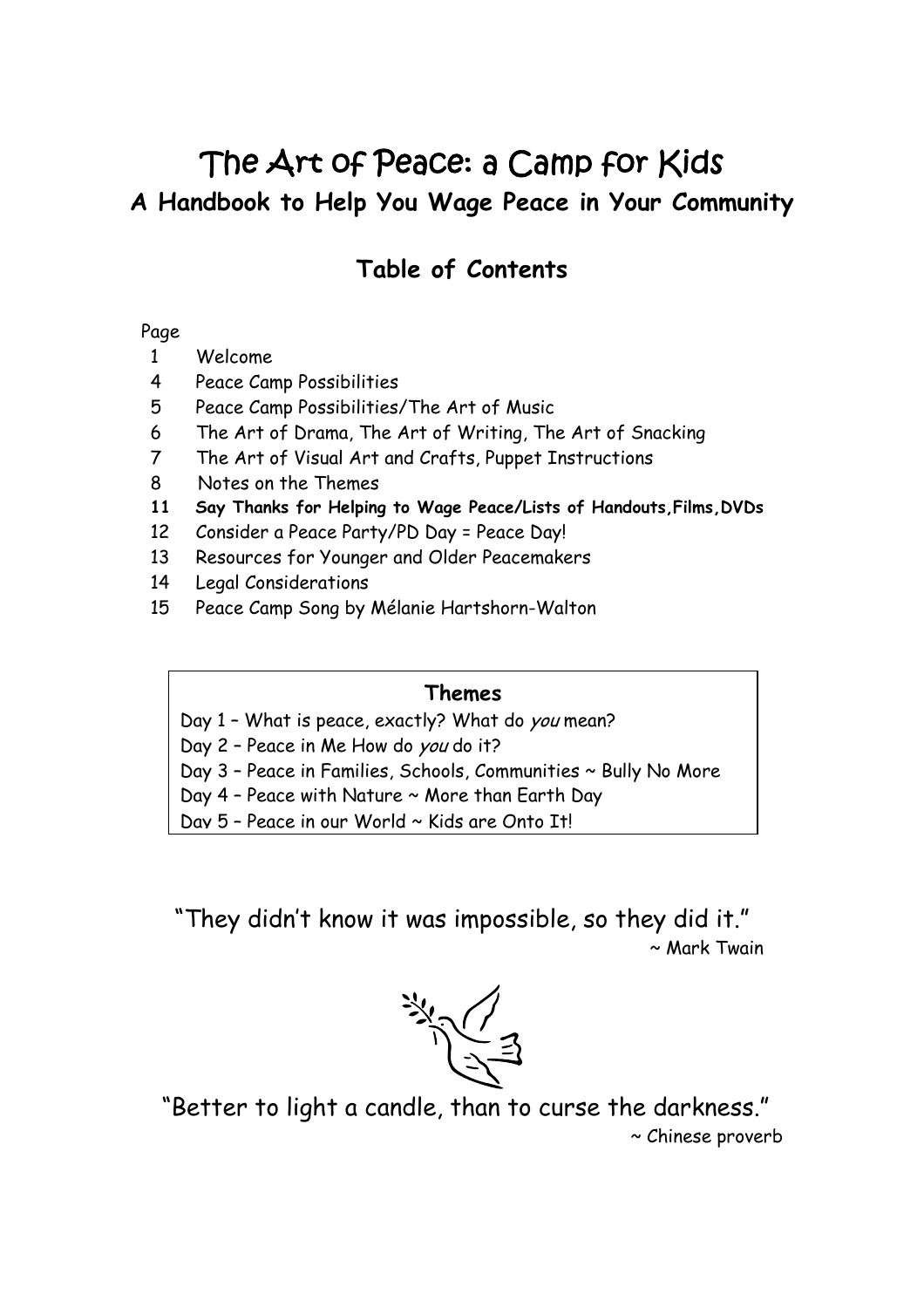## **Welcome**

Congratulations for your willingness to explore running a peace camp. The kids who come will amaze you. Leaders who offer to help will surprise you. The inspiration you'll receive will help carry you through many days of reading hopelessness, violence and cynicism in the news. A peace camp is a unique way to contribute to the International Decade of a Culture of Peace and Nonviolence for the Children of the World. And it's fun!

As you peruse this resource, allow some navel-gazing to imagine how to adapt it, and think of friends, colleagues, family members or strangers who might help. Think of curious, committed, courageous teens you know. Recall writers, sculptors, weavers, quilters, dancers, actors, puppeteers, clowns of your acquaintance. Think of an institution or community group who want to promote peace. Then prepare to welcome wild, hilarious, creative and breathtaking peace.

As I write, my city is reeling from the murder of a teenaged boy and an unrelated, random killing of a woman. Corporations in my province spew pollution from the tar sands. My country is at war in Afghanistan. Depression among children and teens is generally acknowledged as a problem. Adults need to become part of a solution, offer alternative visions to celebrate meaning, kindness and peace, and support children, teens and adults who are already changing the world.



**A peace camp offers space for children to celebrate, explore, and wonder aloud about what they observe in the news, in the school yard, at the arena.**

A peace camp provides an opening for children explore what kind of future they want for their children, what peace means to them, how they might achieve it in a bewildering world. These ideas sound huge, and they are, but kids are not daunted by them. My experience with coordinating the peace camp and of working in schools is that kids welcome the chance to talk about these issues.

Children are glad to learn about other kids making peace with themselves (like The Freedom Writers in the US), making peace with Nature (like Severn Cullis-Suzuki of Vancouver who spoke at the Rio Earth Summit at age 12), making peace in families and communities (like James Valitchka of Ottawa, writing and speaking out about bullying since age 10) and making peace in the world (like Craig Keilburger of Toronto who started Free the Children at age 12.)

**Kids know that violence, war, pollution and poverty exist. When adults won't talk rationally about these issues, we encourage hopelessness and cynicism; we disempower children.** 

Adaptability is key. Community needs, energy levels and resources will shape your particular camp. Enjoy the challenge and opportunity!

**May peace prevail.**  Carolyn Pogue Co-ordinator and Co-founder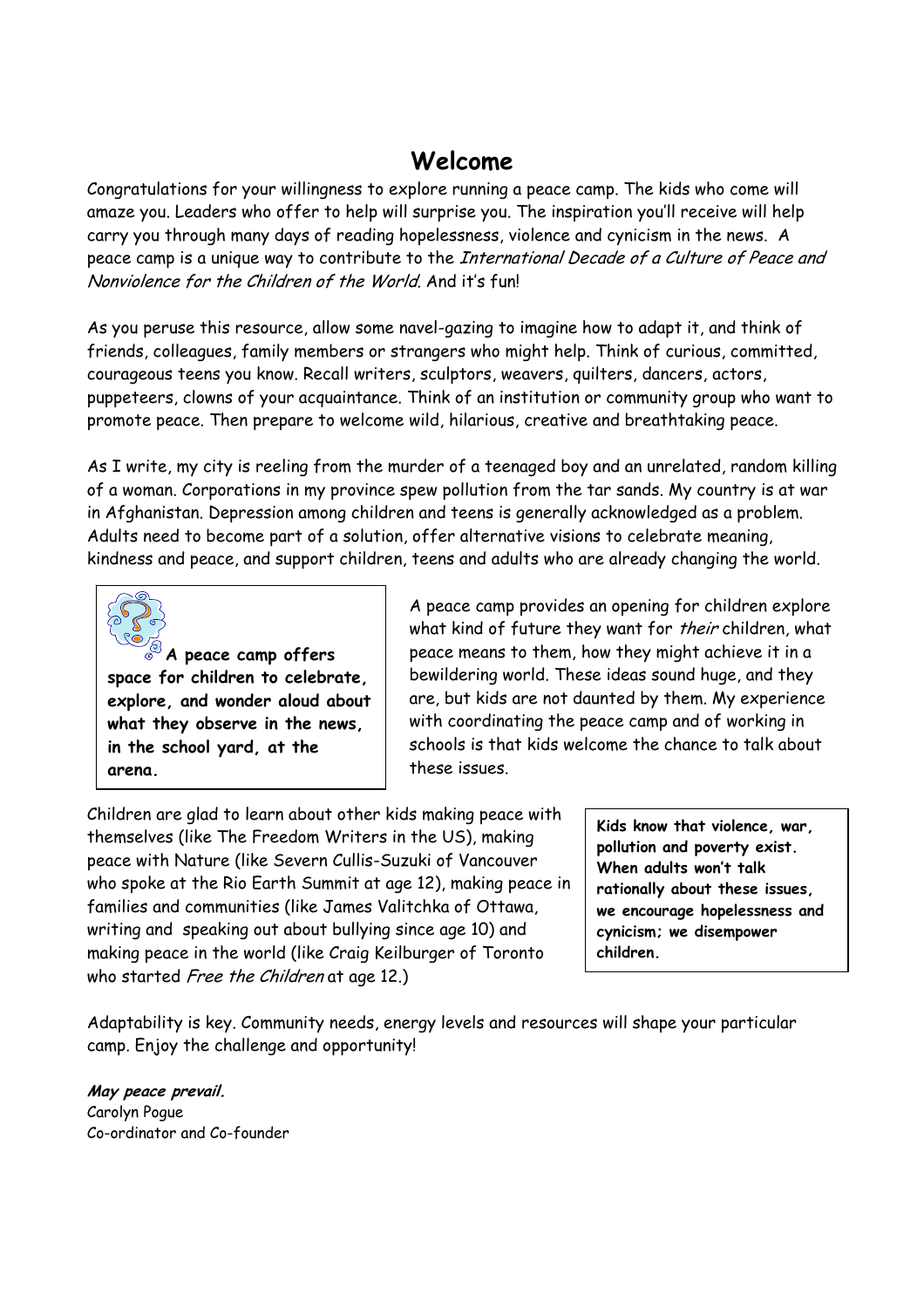From the perspective of an actor/artist who cares passionately about children and creating peace in all aspects of our lives, Peace Camp is a dream come-true. Many adults want peace; they talk about wanting peace – but don't know how to achieve it. Millions of dollars are spent on the latest self-help book, DVD, trip to the spa etc. But, in my experience, what is lacking, is a community where adults listen to our wee sages, our children.

At Peace Camp, which was started in Calgary, Canada, facilitators are blessed with the ability to play and create with like minded individuals who share their artistic talents within the frame work of peace; and in doing so shift perceptions and paradigms for children, their families and each other. The ripple effect has been monumental. In 2006 the first year of the Art of Peace Camp 21 children participated. Year two saw 25 children (and families) who wanted more, more, and yet more.

Jimi Hendrix wrote, When the power of love overcomes the love of power, the world will know peace. I know for sure, from first hand experience – this happens at Peace Camp.

And each day at Peace Camp we: "Imagine all the people living life in peace… You may say that I'm a dreamer, but I'm not the only one. I hope someday you'll join us And the world will live as one." -- John Lennon

Peace Camp is about the culture of peace thru various art forms: visual arts, performing arts (music, drama, puppetry), writing, non-competitive games, and the art of snacking! Through these art forms we sharing our abundance, mindfulness, joy, creativity and peaceful activities -

and thus nurture peace within ourselves, our family and community, nature and globally.

Research suggests that children best learn thru creativity, play, and laughter. Children are born peaceful. So what happens as they get older? Why does stress, and unpeacefulness filter into their (and our) lives. Why do children and adults need to relearn peace and play? This is a travesty and an indictment of our western society. Peace Camp builds bridges.

Laughter Yoga is an important aspect of integrating the left and right brain, Through laughter and breath children and adults connect - bridges are built, Can you imagine the whole world laughing, singing, acting, writing and snacking peace. Peace Camp is a microcosm of the world as I imagine it to be.

Fif Fernandes Drama Facilitator & Co-founder

> Celebrate Peace with all your heart, your words, your actions – as collaborators, try to model and mirror peace every moment! Be Peace!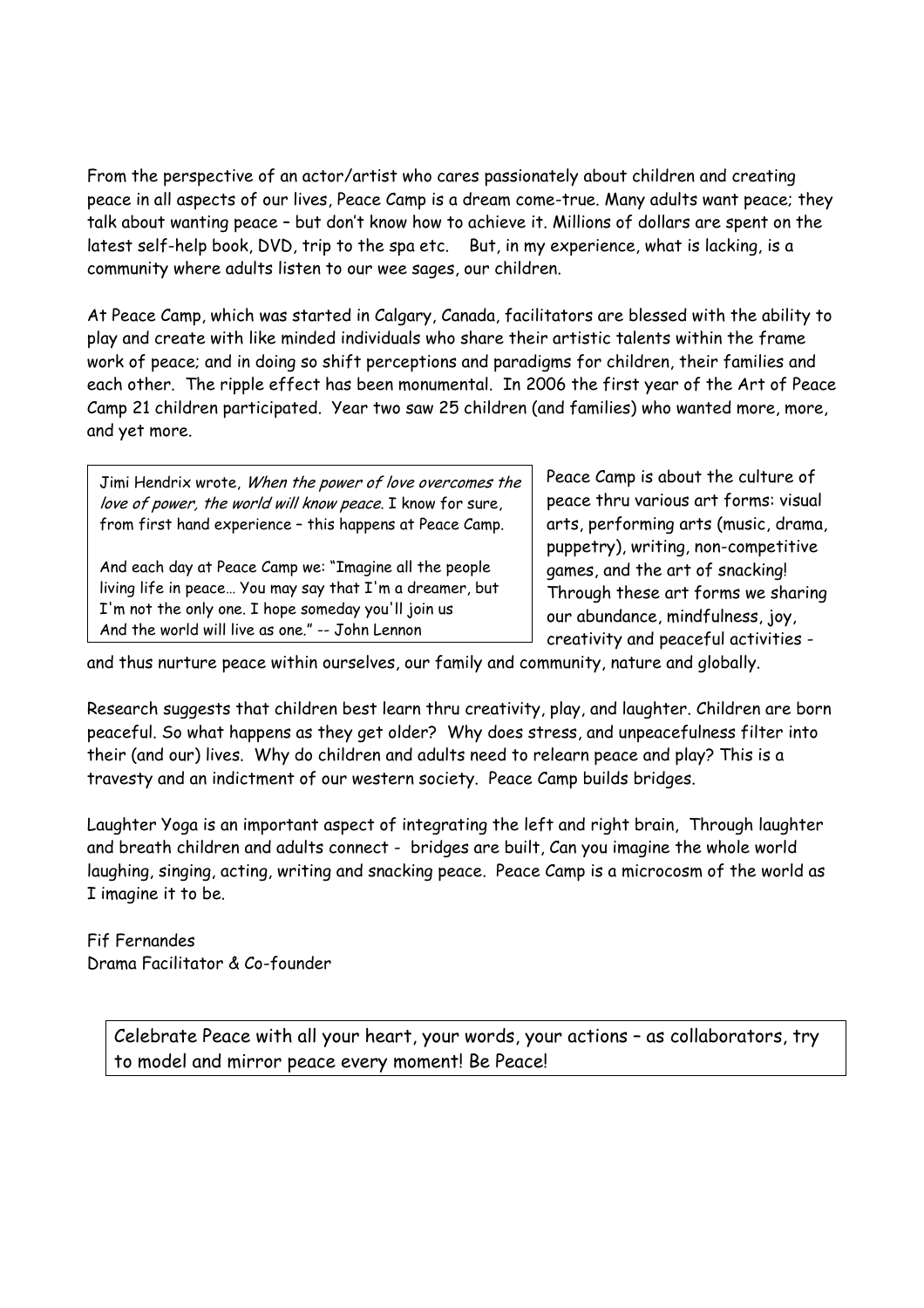#### **Ode to Peace Camp**

By Isabelle Klaiber ~ Founder of The Art of Snacking

"I'm planning a peace camp,"said Carolyn one day. The thought of her project had me shouting Hooray! "Can I help in some way?" I questioned her. "Yes," she proclaimed, setting my heart astir.

A surprise appointment: Snack Lady I became! "Me? I never bake!" I did nervously exclaim. But I'm no shrinking violet, pioneer spirit I possess. I accepted the challenge for each day's recess.

I'm a purist at heart, so no frivolous food. Substantial, and healthy, to put us in the mood $\sim$ For…

~ Cooperative games requiring consensus to succeed

~ Peace songs sung with passion and enthusiasm, indeed!

~The honouring of each other in drama did unfold.

~ Children's wishes for peace were written and told!

'Twas a privilege for me, as the Peace Camp unfurled. "We must be the change we wish to see in the world." That Gandhi quotation's a favourite of mine: **Be that Change!** 

**Start a Peace Camp! Now is the time!** 



- To create peace for our children as facilitators / coordinators (collaborators) try to find that peace within; and then be congruent inside and collectively.
- Build 5-10 minutes for the facilitators / coordinators to meet in the morning and to have an opportunity to debrief at the end of the day.
- Running a camp is a collaborative process! Each facilitator / coordinator brings a unique skill set - honour all equally!
- Ensure roles and responsibilities are agreed upon by the collaborators.
- Should disagreements arise, determine ahead of time how to resolve conflict in a peaceful way.
- Peace is inclusive have times when all the facilitators, teen councilors and children are part of the circle, snacks, music drama.
- Celebrate Peace with all your heart!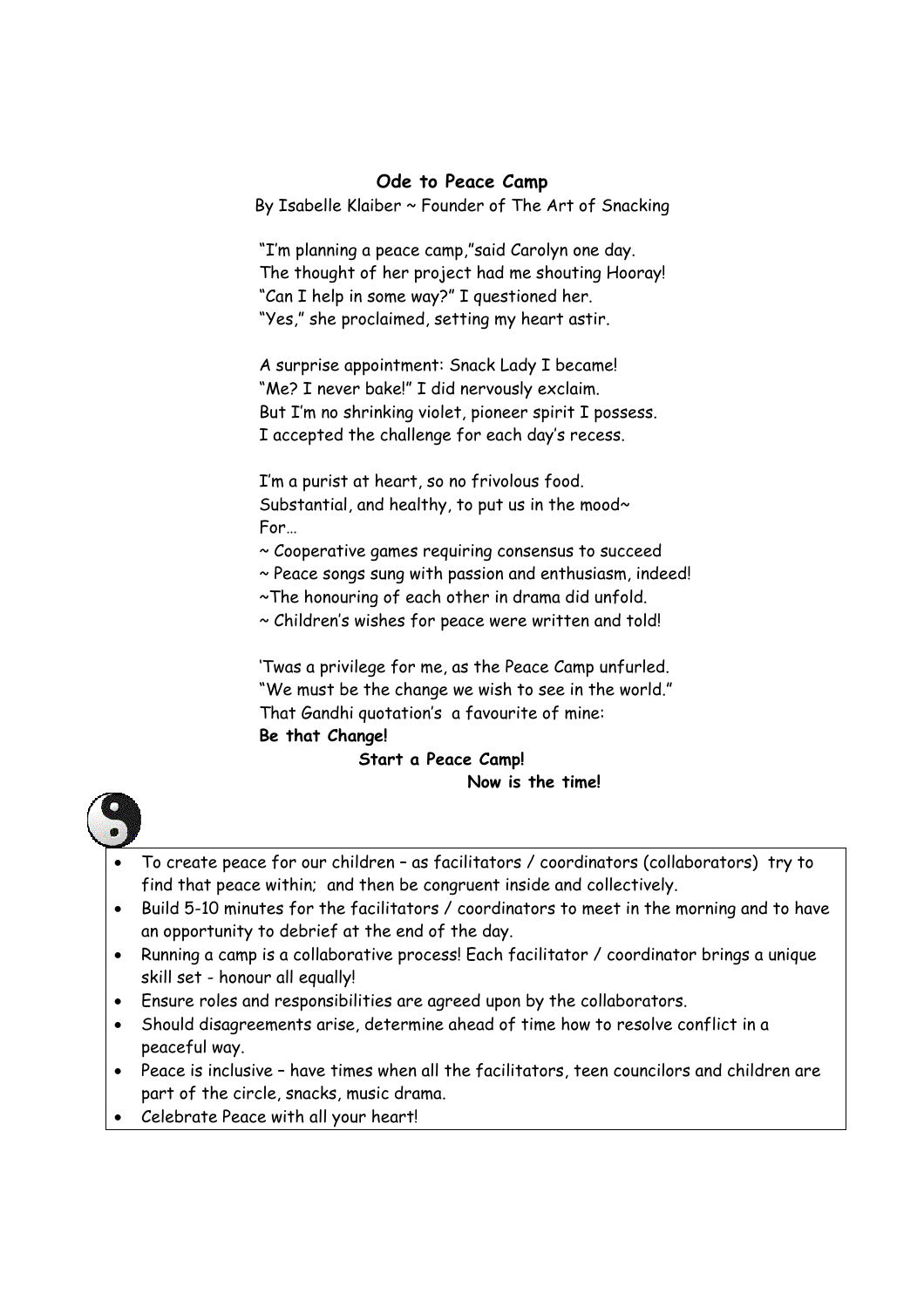## **Peace Camp Possibilities**

Model 1: children rotate to workshops; Model 2: workshop facilitators rotate to children; Model 3: children switch between 2 different facilitators.

Your structure can include the **content**  below, and can use whichever **model** suits your situation.

Your **content** will depend on the team you are able to build. For example:

An actor might offer improvisational drama so kids can practice dealing with bullying.

An artist might help kids develop cartoons expressing feelings about clear cut forest practices.

A musician might help kids write a song about homelessness.

A teen leader might teach kids noncompetitive games.

A writer might talk about the power of words to change the world.

A woodworker might show kids how to make peace symbols as jewelry.

A puppeteer might teach puppet-making; a writer could help develop a puppet play for peace.

Possibilities are endless. Resource books for leaders such as Peace Quest, Creating Caring Classrooms and Seasons of Peace listed elsewhere in this booklet, offer step-by-step plans for other peace projects ranging from making solar ovens to flying peace kites.

#### **Daily Themes**

- 1. Monday ~ What is Peace?
- 2. Tuesday  $\sim$  Peace in Me
- 3.Wednesday ~ Peace in Families & Communities
- 4. Thursday ~ Peace with Nature
- 5. Friday ~ Peace in the World

Leaders and facilitators don't have to be peace "experts." Leaders need to be willing to explore peace with the children and to listen to children's ideas.

#### **Preparation:**

- Surround your space with peace posters, banners, symbols and other art.
- Learn about the First Nations use of the talking stick. Learn which Treaty area you are meeting in so that you can share this information with peacemakers.
- Create a comfortable gathering place for the whole group, for example a circle of floor cushions and a low table.
- On the table, place a beautiful cloth, candle, matches, bell or Tibetan prayer bowl, and talking stick.
- Display books about peace, both for peacemakers and their parents. (Provide a quiet reading space near the books.)
- Set out art supplies.
- Meet with the facilitators to note the theme for the day, raise any concerns or issues, and to generally set the tone of optimism, fun and peaceful cooperation.
- If you wish, play music from around the world as the children arrive.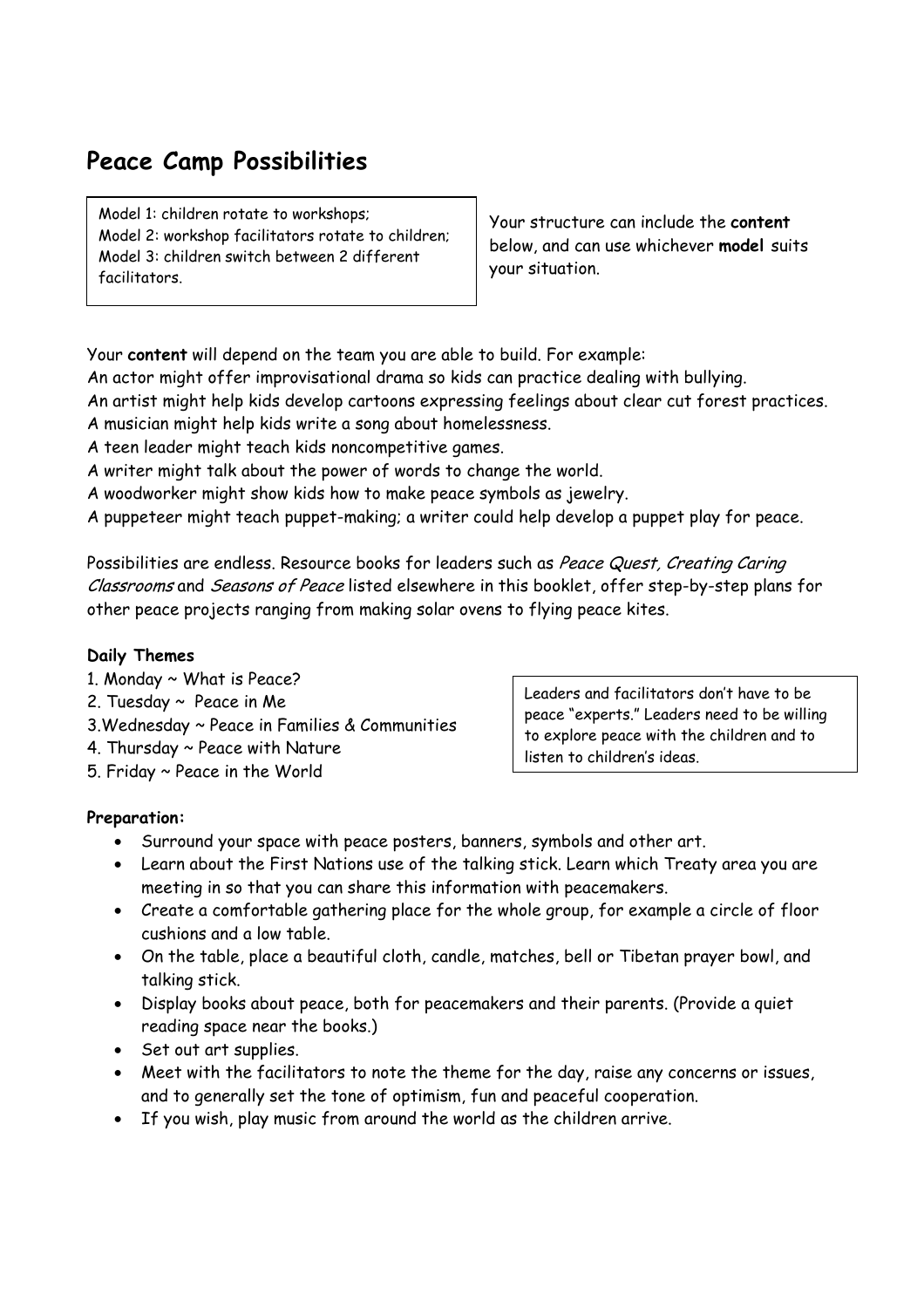#### **When the doors open**

- Welcome each peacemaker.
- Invite peacemakers to explore the book displays and art table.

#### **Opening Circle**

## • Invite a volunteer to light the candle to remember children in the world who are having a hard time.

- Using the Talking Stick, invite children to introduce themselves and share something they'd like people to know about them.
- At the first Opening Circle invite the children to suggest guidelines for making the week enjoyable for everyone. (On the third day, review these guidelines.)
- Introduce the theme for the day. Read or tell a story to expand on the theme.
- Invite comments, questions or reflections about the theme.
- Tell the children about a young peace hero whose work reflects the theme.

Using your preferred Model, invite the children to begin their workshops, stopping for the allimportant Art of Snacking.

#### **Closing Circle**

- Using the Talking Stick, invite comments, questions and suggestions.
- Try to allow enough time and space that children don't feel rushed and can explore their own thoughts, ask questions or express feelings about the day.



#### **The Art of Music with Mélanie Hartshorn-Walton**

- Have fun!
- List songs that you would like to share with your group. I write the words on chart paper, so everyone can see the words. When we add

instruments they can sing and play.

- Start by teaching your group a PEACE CAMP song. It can be any song which you would like to use as a theme for the week. Sing it often.
- Once they have learned it, supplement your program with as many songs as you like, such as **Blowing In The Wind, The Times They Are A Changin', Imagine, Last Night I had the Strangest Dream, People Got To Be Free**
- Check websites such as www.syracuseculturalworkers.com, www.themosaicproject.org and www.raffinews.com On Raffi's site, you can download some music for no charge.
- Encourage original compositions.

#### **Advertise Early!**

Parents begin registering their children for summer camps in late winter, so try to build your team, secure your site and begin putting out the word early in the New Year.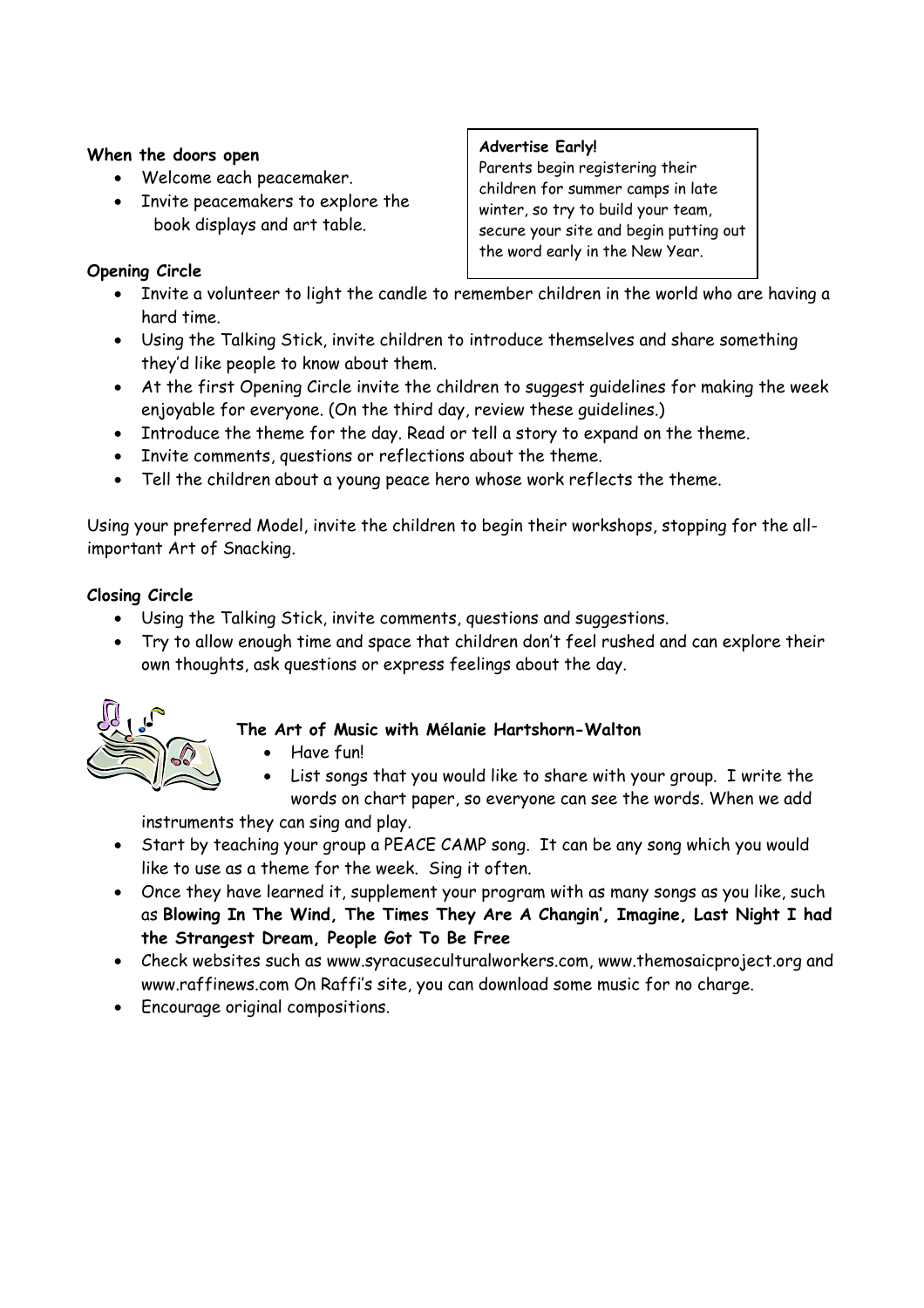### **The Art of Drama**

- Children can be introduced to various **improv** techniques to use when confronted by a bully, when witnessing a bullying incident, or other situations that arise.
- "Television" news can help children reimagine and reexamine what passes as news and how peace news might be different. **Talk show hosts** can interview various experts on a variety of peace themes. Rappers, environmentalists, artist can all be interviewed.
- **Laughter Yoga** allows children to be children, to play and to enjoy the art of being silly and the art of peace in a lighthearted and fun way. Through Laughter Yoga –laughter and peace are sent to all beings on Planet Earth and beyond. When one is filled with mirthful laughter, it is difficult to be fight or hold a grudge.
- Through imagination, children utilize all their senses and can change the world; they can visualize, contextualize, hear, feel and smell a world filled with beauty, wonderment and peace. Role play empowers children. It allows them to be decision makers who will bring positive change. Thus it enhances their confidence and self esteem.
- **Non-competitive games** are an important aspect of theatre. These can be done in a large group or in smaller groups.
- One powerful element of drama can be to incorporate music, writing, crafts.
- Allow time for reflection and process.
- •

## **Some suggestions:**

- **Storytelling** static and moving tableau of peace that build into narrative
- **Authentic movement**
- Acting out the writings from the **Art of Writing**
- The **Internet** has many lesson plans for theatre and drama games with the addition of a peace question or focus, the sky is the limit!
- **Create original puppets**  See the next page for an idea.

## **The Art of Writing**

- Children can write freefall pieces, based on the theme and on information about a young peacemaker.
- Children can write dialogue pieces to deepen their reserves when confronting violence.
- Children can examine and rewrite news articles to observe and identify common violent language, such as "target audience."
- Children can write poetry to expand their notions of peace, for example writing a poem based on the 5 senses -- how peace smells, feels, looks, tastes, sounds.

#### **The Art of Snacking**

- Provide organic snacks that are hand-made if possible.
- Serve juice and snacks in or on recyclable or china dishes, so no garbage is created.

#### **The Art of Creating Visual Art and Crafts**

• Provide the best art supplies that you can.

#### **Fond Memory:**

**Three boys, each holding 2 pieces of Isabelle's famous banana bread, dancing and singing, "Give Peace a Chance."**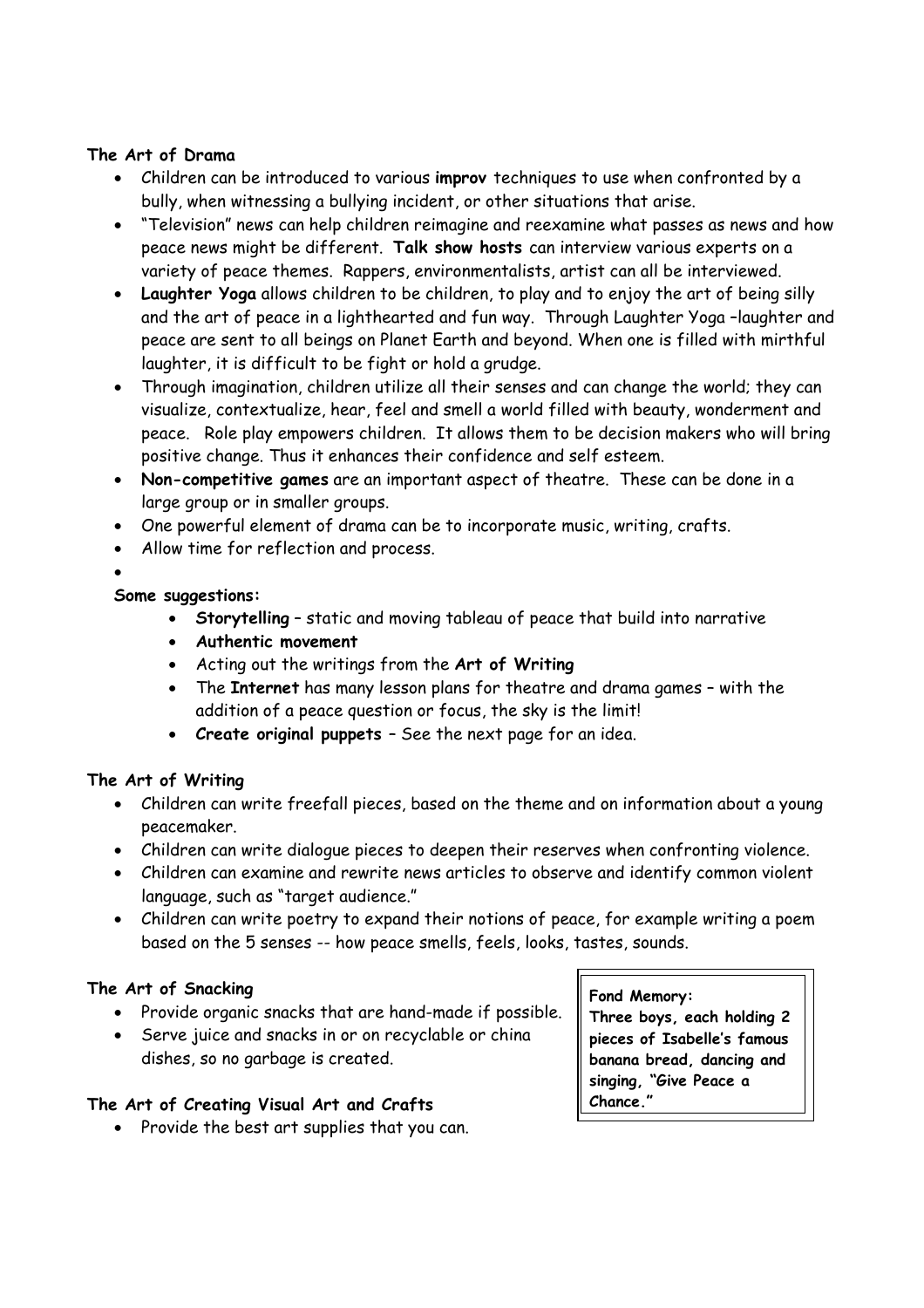- Try to allow the peacemakers plenty of freedom to make whatever they like, using any supplies that suits their needs.
- Choose supplies that are kind to Earth, such as paint instead of throwaway markers, recycled papers, local supplies.
- Provide recycled supplies, such as plain bed sheets for making banners or flags.
- Reexamine art and craft ideas and simply add a peace twist. For example, a puppet head might have peace thoughts stuffed inside, or wear a peace button. A handmade puzzle or kite might be decorated with peace symbols, translations of the word "peace" or a list of conditions that help build peace (enough food and water, justice, equality etc.)

#### **Making puppets can incorporate a variety of the Arts, including the Art of Laughter!**

#### **You need:**

a black and white photocopied photo of each child about 8  $\frac{1}{2} \times 11$ " construction or card stock paper to make body parts art supplies such as paint or crayons book or duct tape to secure the stick to the paper head a stick about 24" long for each child staplers scissors

#### **Puppet Instructions:**

- Using the photocopied photo, invite children to colour and enhance their own image any way they wish.
- On the other side of the paper, invite children to divide the sheet into the themes (Peace and self, community, Nature & World) and to draw or write what peace means to them (these become the thoughts inside their heads).
- The 'head" is rolled into a tube and stapled.
- Paper neck, body, arms and legs are stapled in place.
- The stick is taped securely to the back of the head and becomes the handle for manipulating the puppet.
- Next, invite the children to breathe life into the puppets to bring them alive.
- Invite the children to improvise or script a short performance piece either for the whole group or in groups of 3 or 4 and/or
- Invite the children to allow their puppets to perform to music they have been singing in the **Art of Music.**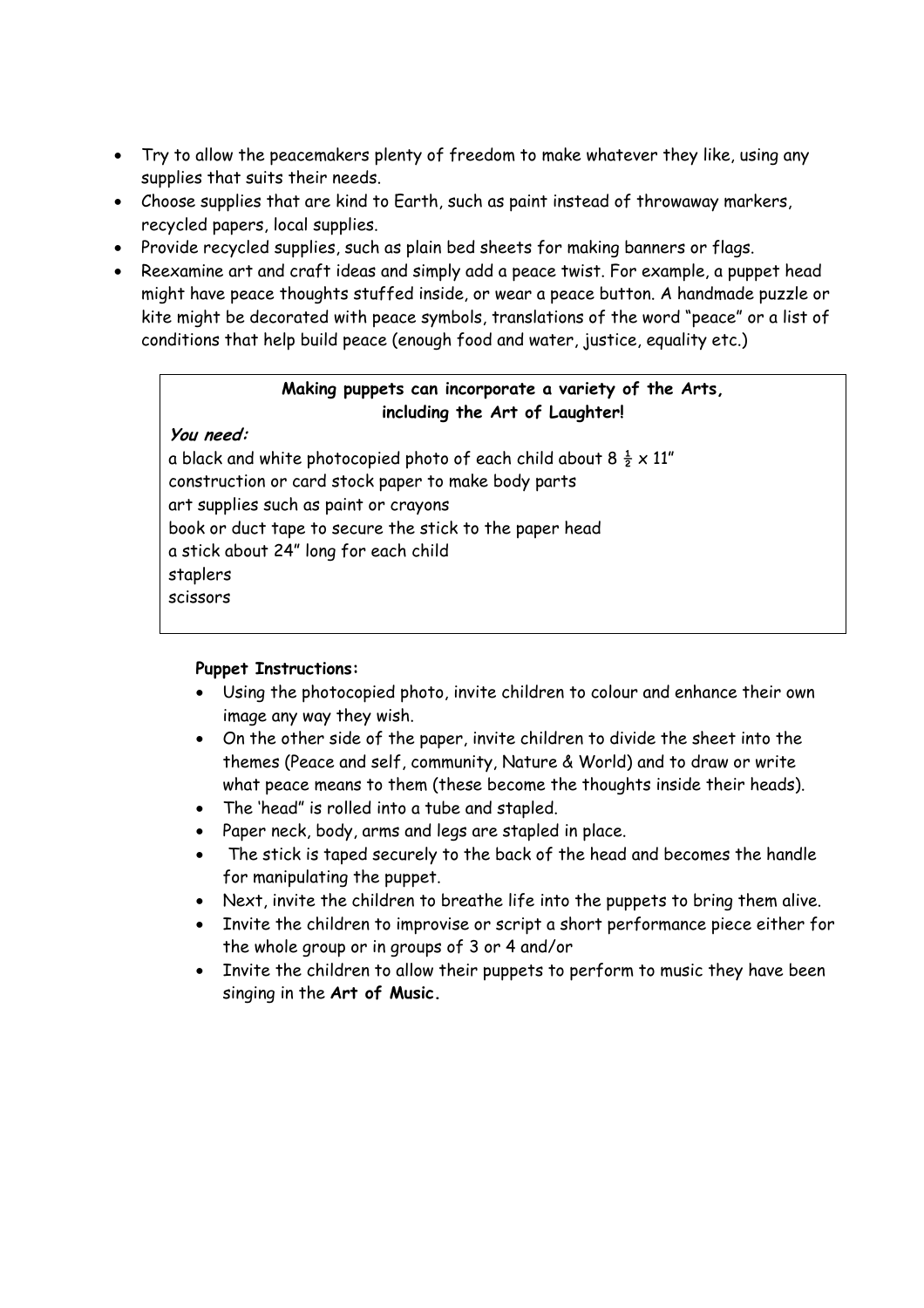#### **Notes on the Themes**

#### **Day 1: What is Peace, exactly?**

This day begins with getting to know one another at the same time as exploring the meaning of the word peace.

#### **Suggestion:**

Ask the question during the Opening Circle. Later in the session, distribute paper and pencil crayons. Invite peacemakers to:

- 1. Draw a large circle on the paper.
- 2. Draw an X inside the circle, so that the legs and arms of the X touch the sides of the circle.
- 3. In a separate quadrant of the circle, write the words "Me," "Nature," "Family/School," and "World."
- 4. Ask the children to write a word or draw a symbol that helps them find or express peace in each of the quadrants.
- 5. In groups of 3, invite the children to share what their ideas.

#### Day 2 – Peace in Me

Even though the world, the school or the home may not be peaceful all the time, there are ways and means that people have figured out ways to live peacefully. Sharing our own experiences in the Opening Circle is a way to help the creative juices flow. Telling a story, like the one following, can help children connect their own ability to tell, write or illustrate a story about inner peace.

When Anne Frank was in hiding during World War II, she kept a diary. The world had gone mad, but Anne used words to create peace in herself. In Bosnia, decades later, Zlata Filopovic read Anne Frank's Diary. When the world around Zlata exploded in a horrifying war, she began writing. Like Anne before her, Zlata found some way to stay sane, even though around her was violence and death. Ten years after Zlata's diary was published, a class of junior high students, caught in violence at home and at school in Long Branch, California read Zlata and Anne's words. The diaries changed their lives.

**Young Peace Heroes Reflecting this Theme:** The Freedom Writers www.freedomwritersfoundation.org

#### Day 3 – Peace in Families, Schools, Communities

Most of us have heard that "Sticks and stones can break my bones, but names can never hurt me!" …and most of us learned that it is not true. Bullying in any form is something most kids know about.

Role playing to practice how to respond when bullied, what options we have when we witness bullying, and resources available by phone, online, in books or in the community can help kids with this difficult problem. Information about the organization Peaceful Schools International can provide resources to students who want to begin changing their school.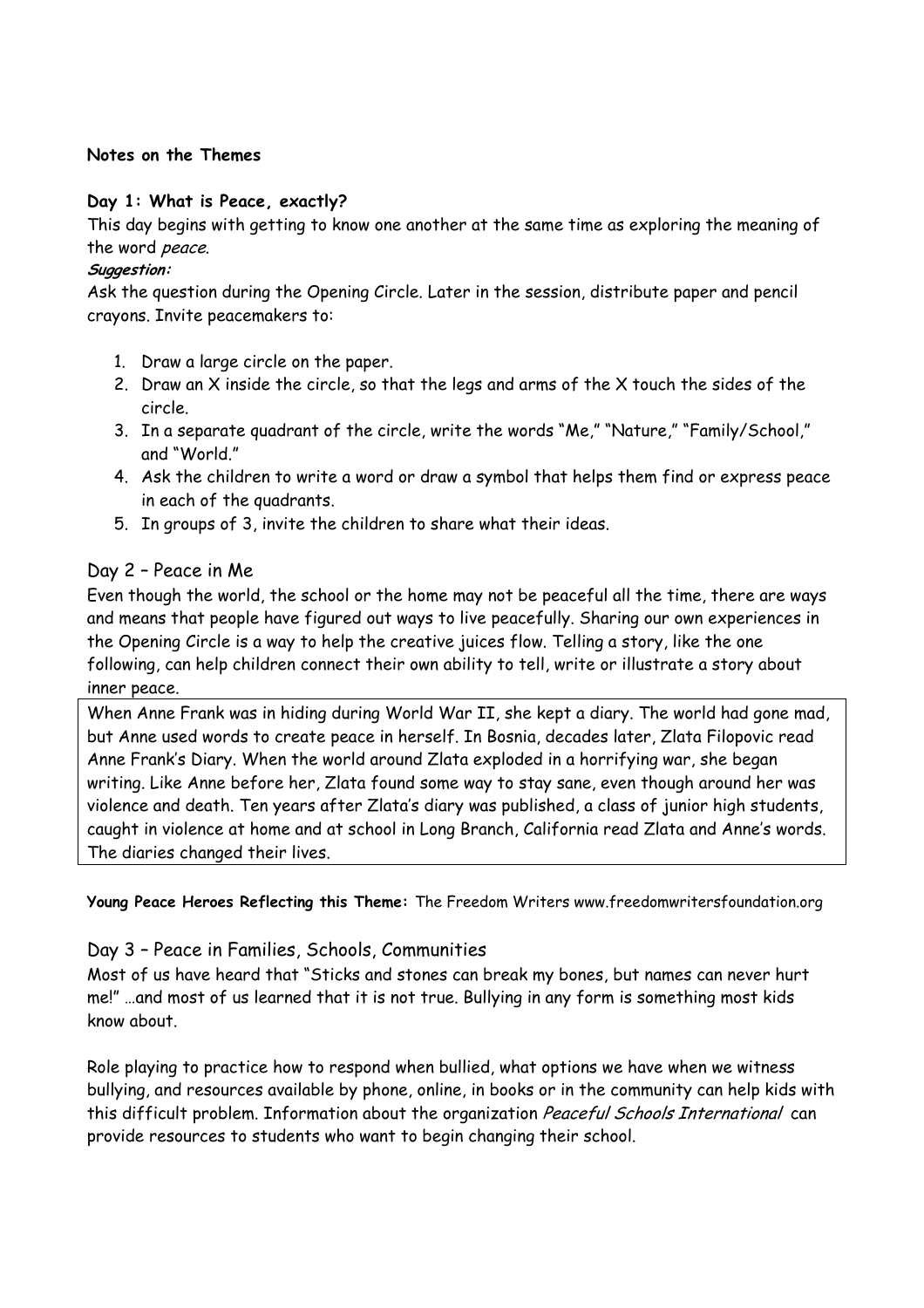### **Young Peace Hero Reflecting this Theme:** James Valitchka www.jamesvalitchka.com

#### Day 4 – Peace with Nature

Most of us have a relationship with an imaginary or real tree. It could be the tree you climb so that you can read in peace, the willow you sit under for shade on a hot day or a tree in your imagination. Using this image, it is possible to connect in a deep way to Earth. The possibilities for visual or written art in relation to trees, is endless.

This theme can also provide an opportunity to teach about the Iroquois concept of The Tree of Peace. Information about the Tree of Peace is readily available online or in library books. The Great Law of the Tree of Peace brings people of every nation together for the good of the Earth.

#### **Young Peace Hero Reflecting this Theme:** D. Simon Jackson www.spiritbearyouth.org/powerofone

#### Day 5 – Peace in our World

From Ryan's Well to Kids Can Free the Children, and from Little Women for Little Women in Afghanistan to the Ladybug Foundation, kids are involved in changing the world in real and dynamic ways. This session is joyous because there are so many examples to draw upon. Some young people begin their work at age 6! Examining some groups, exploring their work and celebrating the changes they are creating can be a great catalyst for visual art, role play, performance, songs and stories.

**Young Peace Heroes Reflecting this Theme:** Ryan Hreljac, Craig and Marc Kielburger, Alaina Podmorow, Hannah Taylor – whoa! there are so many!



#### How's Your Peace Quotient?

- 1. Where would you go to dip your toes in the Peace River?
- 2. What Canadian prime minister won the Nobel Peace Prize? Why?
- 3. What capital city would you visit to photograph the Peace Tower?
- 4. What country is founded on "peace, order and good government"?
- 5. What Canadian 13-year-old helped to write The Earth Charter?
- 6. What is the Ryan's Well Foundation? How old was the founder?
- 7. Where is the International Peace Garden? When was it established? How big is it?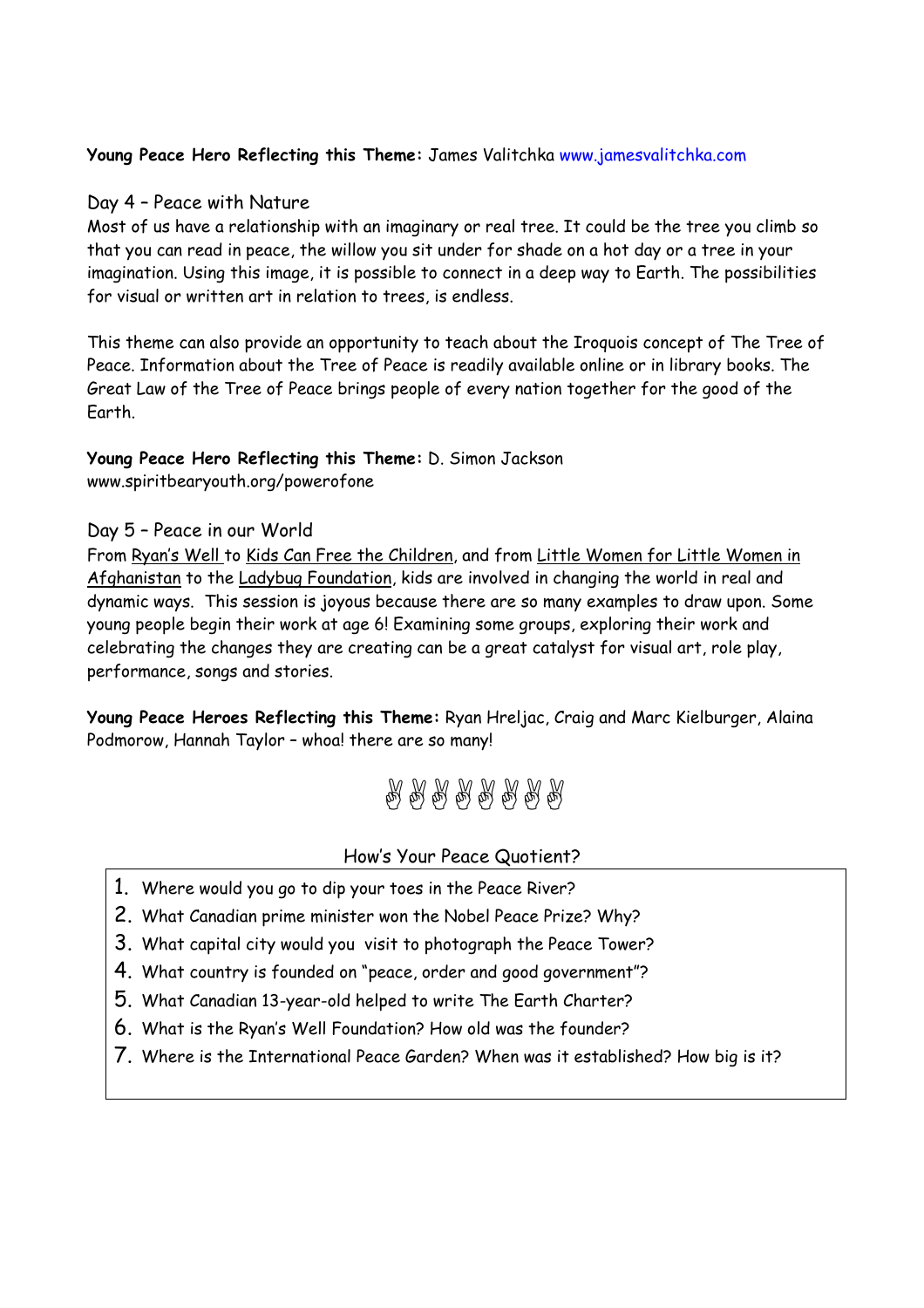### Say Thanks for Helping to Wage Peace

Throughout the year, collect small articles, free or as you can afford. At the end of each camp day give each peacemaker a thank you token or souvenir. Examples might be: anti-racism or other peace-related stickers, pencils inscribed with a peace slogan, temporary tattoos, fridge magnets, peace buttons and bracelets bearing peace words, signs or symbols.

On the last day of the camp, present each peacemaker with a certificate thanking them for helping to bring more peace into the world.

On September 21<sup>st</sup>, International Day of Peace, send each peacemaker a homemade postcard celebrating their contribution to peace.

#### **Handouts**

In addition to the book tables, try to make available information from organizations that support peace, especially ones that involve or are led by children and youth such as:

Kids Can Free the Children Little Women for Little Women in Afghanistan The Ryan's Well Foundation The Ladybug Foundation Peaceful Schools International Puppets for Peace / Project Ploughshares The Sierra Club of Canada Physicians for Global Survival Government and School Board Bullying prevention programs Red Cross Bullying Prevention Programs Green Teacher magazine Organizations that support peaceful parenting

#### **Films and DVDs**

The National Film Board has several short films that deal with peace. The Big Snit and Neighbours are both classics. Films can be borrowed from the public library for no charge or purchased from National Film Board: www.nfb.ca

Online Resources for leaders www.yesmagazine.com www.raffinews.com www.women4womenafghanistan www.cyberschoolbus.com www.celebratingpeace.com www.familypastimes.com www.unicef.com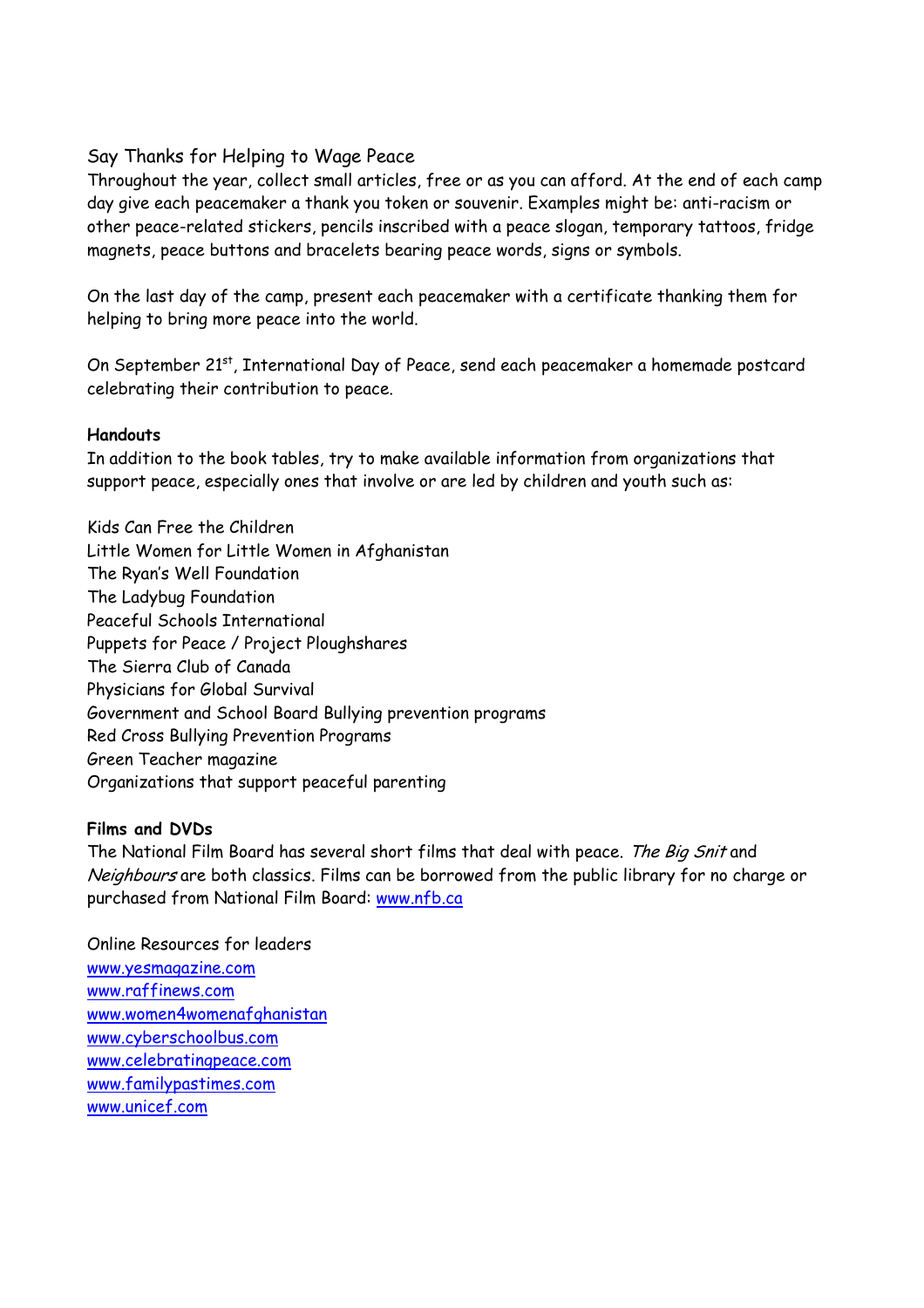### **Consider a Peace Party ~ Why Not Celebrate?**

On September 21<sup>st</sup> at the United Nations Centre in New York City, the peace bell rings out, children's choirs fill the air with song and International Day of Peace celebrations begin.

International Peace Day was named after Jeremy Gilley travelled around the world holding a thought in his mind: "When you build a house, you start with one brick. To build peace, why not start with one day?" You can join millions around the world in celebrating the day. You can learn more about this initiative online at www.peaceoneday.org and in a wonderful picture book Peace One Day: The Making of World Peace Day by Jeremy Gilley and Karen Blessen.

Of course, to throw a Peace Party, you need not wait until September 21<sup>st</sup>. Any old day will do. You might like to:

- Make and serve cookies shaped like doves or other peace symbols
- Play noncompetitive games
- Read and act out a peace story
- Play parachute games
- Collect war toys and games and transform them into a giant peace sculpture
- Take a peace gift to someone in the neighbourhood
- Make peace cards for neighbours and secretly distribute them
- Brainstorm and commit random acts of kindness
- Make peace kites from recycled materials and fly them
- Make a solar oven and cook your lunch in it
- Clean up a neglected corner of your town as a gift to the neighbourhood
- Have a peace scavenger hunt, looking for signs of peace, kindness and hope
- Sing every peace song you know and then make up some more
- Come to the party dressed as a peace hero
- Make peace art, dance, sing and celebrate

## **P**rofessional **D**evelopment **for Teachers = P**eace **D**ay **for Kids?**

Professional Development Days can leave working parents at a loss for how to occupy their children. A full day peace day offers something unique. Any of the ideas for a peace party or the camp can be adapted to suit one day.

You might like to set up 4 peace stations for the day. Each station could focus on one aspect of peace (self, family/community, Nature, the world). At the station, kids could explore the theme with story, art, crafts, dress-up clothes, music and information about a peace hero.

**Children, Parents, Teachers, Police ~ all of us are concerned about bullying. Include the**  word in your advertising ~ help people understand that a camp like this helps to build tools **for peace ~ and that includes exploring methods to deal creatively with bullying.**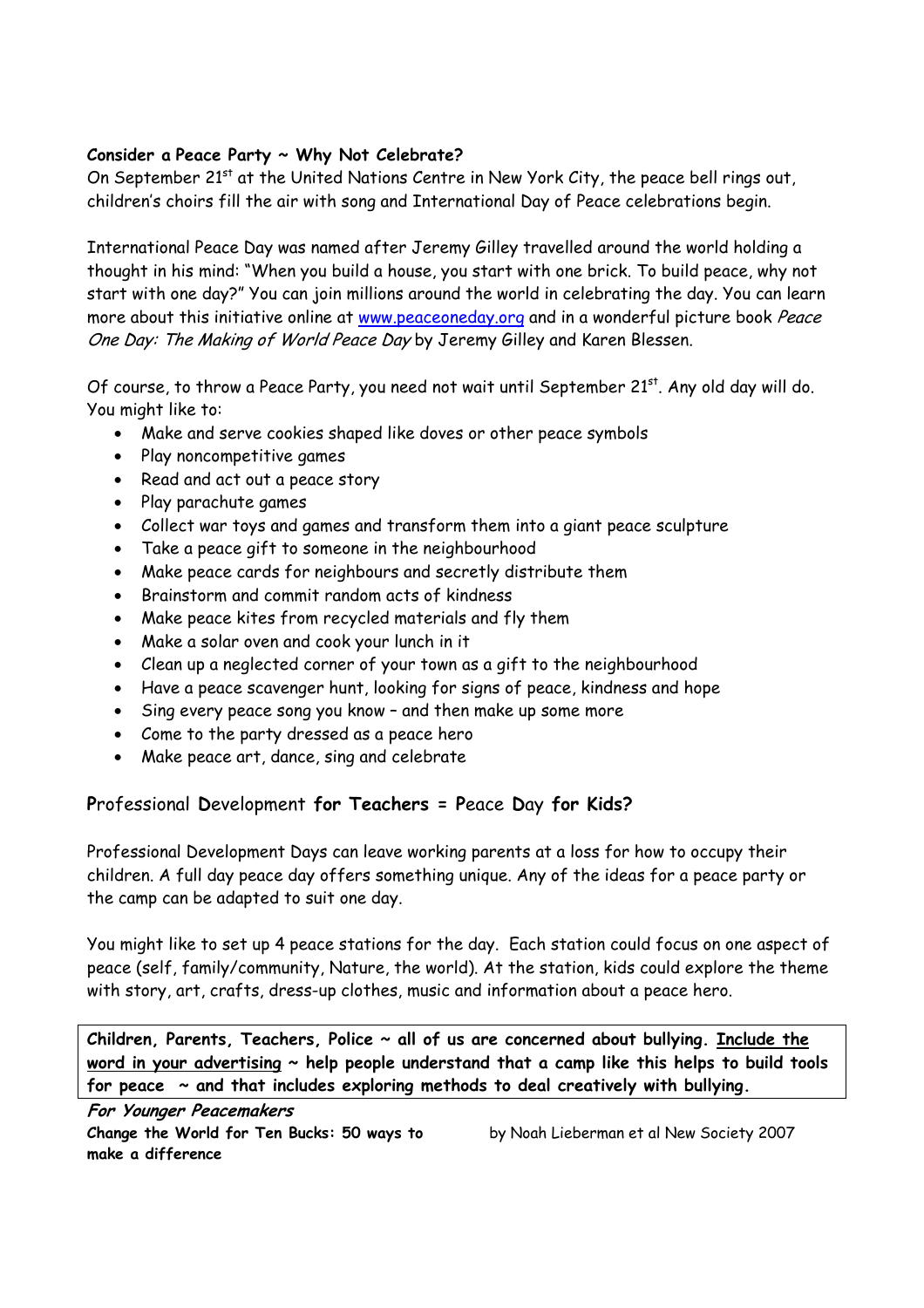**Colouring Book: The United Nations/daily lives**  by Jean-Michel Jakobowicz United Nations 1999

**Counting Peace: A Counting Book of Peace Symbols to Colour**  by Carolyn Pogue Playing for Life 2006

**Colour of Peace: Peace to Colour, Draw & Sing**  by Carolyn Pogue et al Playing for Life 2008

**For Every Child: The rights of the child in words and pictures**  by Desmond Tutu & C. Castle UNICEF & Hutchinson London 2000

**Gangs and Wanting to Belong**  by Stanley "Tookie" Williams Hazelton Press Center City 1997

**One Well: The Story of Water on Earth**  by Rochelle Strauss Kids Can Press 2007

#### **Peace**

by Tucker Shaw Alloy Books New York 2002

**Peace One Day: Making of World Peace Day**  by Jeremy Gilley GP Putnam's Sons NYC 2005

**Ruby's Hope**  by Hannah Taylor The Ladybug Foundation Winnipeg 2006

**Ryan and Jimmy and the Well in Africa that Brought Them Together**  by Herb Shoveller Kids Can Press 2006

#### **Stand Up for Your Rights: A Peace Child International Project**

by and for the young people of the world Wood Book Encyclopedia Chicago 1998

**Stop! Don't Eat Me: A story about Fair Trade**  by Naomi Poole PeaceDiviners Int'.l Ottawa 2004 **The Golden Rule**  by Ilene Cooper Abrams Books New York 2007

### **Why War is Never a Good Idea**

by Alice Walker HarperCollins New York 2007

### **For Older Peacemakers**

**A New Day: Peacemaking Stories & Activities**  by Carolyn Pogue United Church Toronto 2005

**Child Honouring: How to turn this world around**  by Raffi Cavoukian and Sharna Olfman, eds Praeger West Port 2006

**Creating Caring Schools: Peace-promoting activities for all seasons**  by Hetty van Gurp Peaceful Schools International Annapolis Royal 2007

**Notes from Canada's Young Activists: A Generation Stands Up for Change**  by Severn Cullis-Suzuki et al, eds. Greystone Books Vancouver 2007

**Peace Quest** and **Go in Peace**  by Kelly Guinan Kind Regards Publishing Blair NE 2002 & 2005

**Remember Peace: a teaching resource**  by Carolyn Pogue Courtenay BC Connections Publishing 2005

**Seasons of Peace: a teaching resource**  by Carolyn Pogue Courtenary BC Connections Publishing 2007

**Teach with Your Heart: Lessons I Learned from the Freedom Writers**  by Erin Gruwell Broadway Books New York 2007

**The Future of Peace: On the Front Lines with the World's Great Peacemakers**  by Scott A. Hunt HarperCollins 2002

**Writing to Change the World: An inspiring guide to transforming the world with words**  by Mary Pipher Riverhead Books New York 2006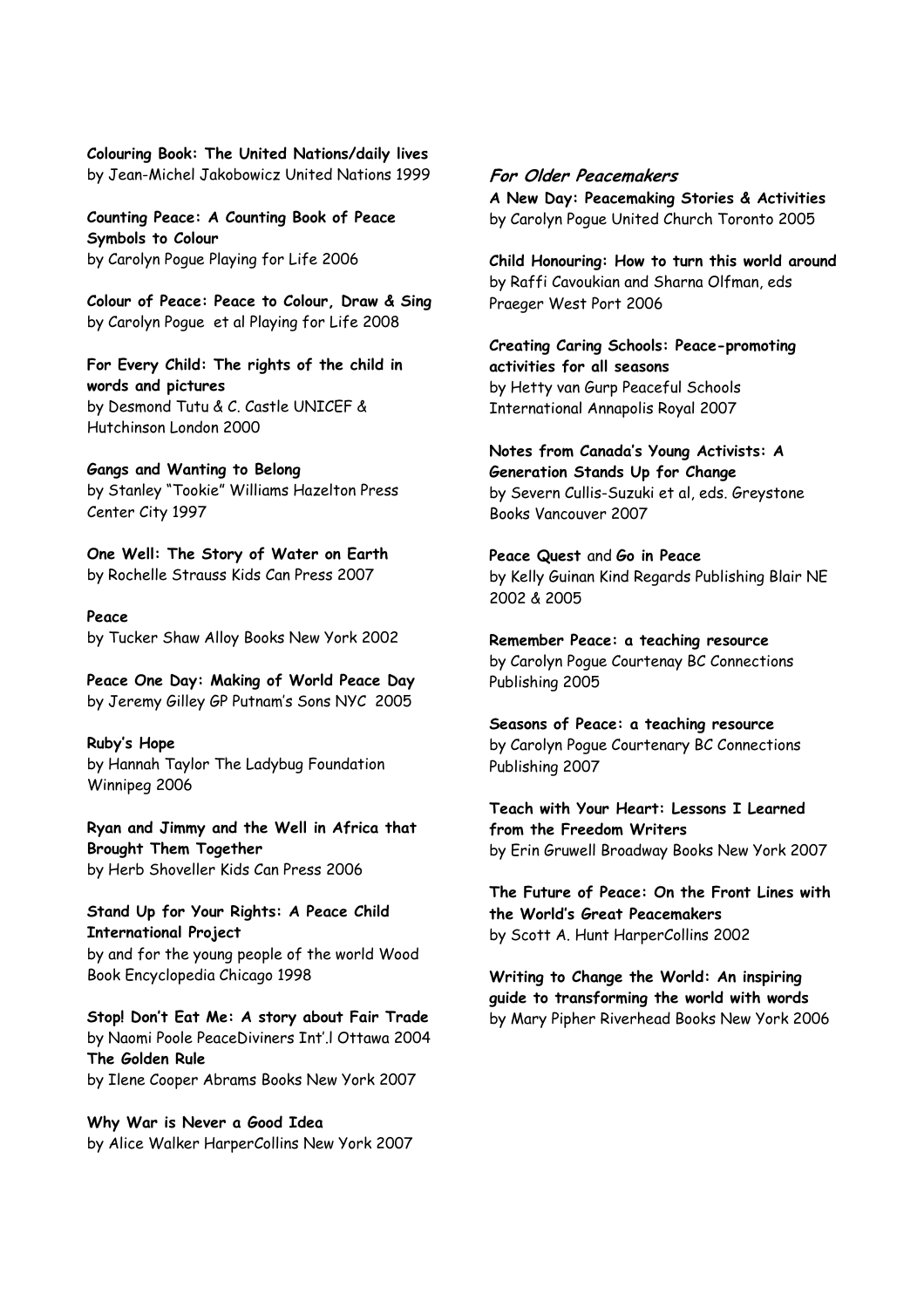#### **Legal Considerations Facilitators**

It is common for adults working with children to have a current **police check** on file with you.

In case of **media** interest, clarify with your colleagues how you will handle inquiries.

#### **Supporting Agencies**

Discuss **insurance** for children's programming with your sponsoring institution or agency. For example, a church offering space for your camp will have an insurance package in place for volunteers. Ask them to be sure that the insurance would cover your program and to spell out whether or not you will be going outdoors or leaving the property or paying (rather than giving an honorarium to) leaders and facilitators.

#### **Registration Forms**

Be sure that your registration form includes 2 emergency **contact numbers**, **and health information** for each child.

Ensure that registration **information** is kept safe.

Provide a place on your registration form for a parent and child to sign granting or withholding **permission to be photographed and/or interviewed** by media.

#### **Other**

Be clear about **who** will pick up each child at the end of the day.

Be clear that children's **privacy** is protected. For example, a child's last name cannot be given out without parental permission.

#### **Sample from Our Registration Form**

Child's Name Home Phone Number Mailing Address Age and Grade in September Medical Conditions/Allergies? Health Care Number Parent/Guardian's Name, Signature & Phone Number 2 Emergency Contact Names & Phone

**Photo/Audio/Media Release:**  Providing my child agrees, I give permission for my child to be included in: photos ………………………YES or NO creation of a souvenir CD …..YES or NO media coverage………………YES or NO Parent/Guardian Signature Child's Signature

We will do our utmost to ensure a safe, healthy and happy week for your child. If there are any special concerns or celebrations that you would like us to be aware of regarding your child, please write a note or